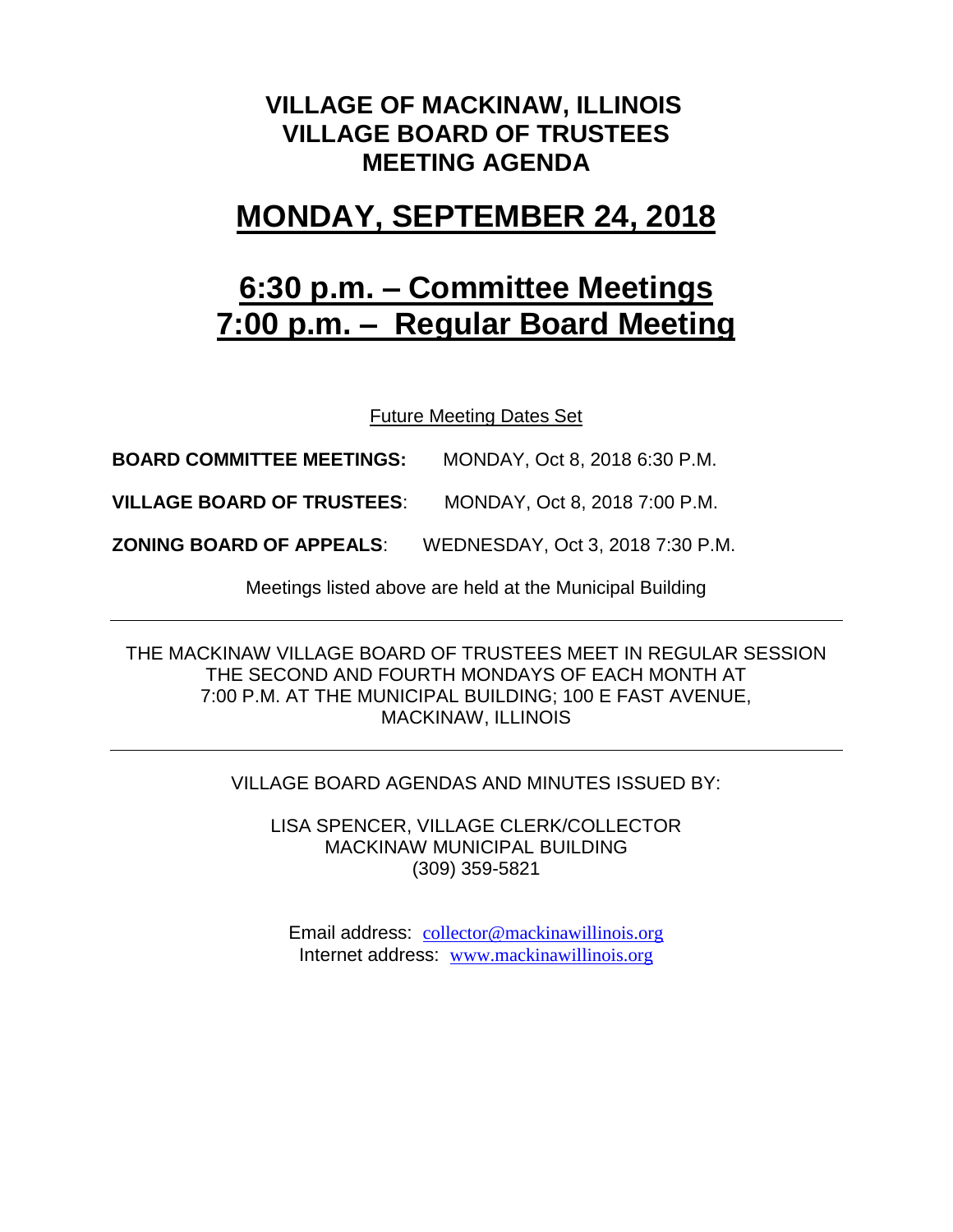### **VILLAGE OF MACKINAW, ILLINOIS VILLAGE BOARD OF TRUSTEES COMMITTEE MEETINGS AGENDA**

## **MONDAY – SEPTEMBER 24, 2018 6:30 P.M.**

**I. FINANCE COMMITTEE – Candy Haynes and Carolyn Elmore**

**Approval of minutes Employee benefits costs Employee health insurance costs Public Comment/New Business**

### **II. BEAUTIFICATION AND PARKS COMMITTEE – Josh Schmidgall Approval of minutes Public Comment/New Business**

**III. PUBLIC WORKS COMMITTEE – Mark Morman and Jerry Peterson**

**Approval of minutes Public Comment/New Business**

**IV. POLICE COMMITTEE – Craig Friend and Kraig Kamp**

**Approval of minutes Hiring of full time officer Public Comment/New Business**

- **V. ZONING COMMITTEE – Kraig Kamp Approval of minutes Public Comment/New Business**
- **VI. ADJOURNMENT**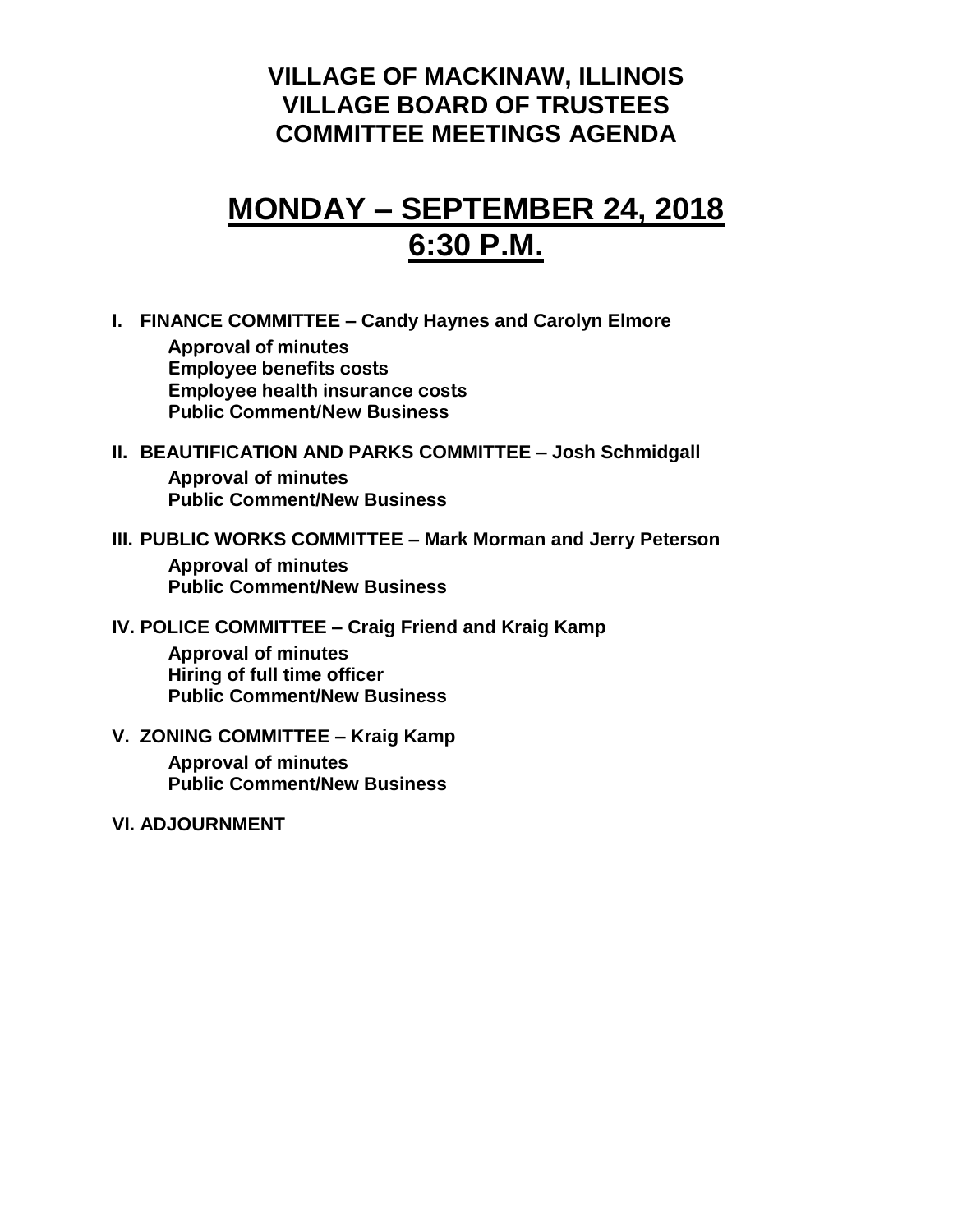## **VILLAGE OF MACKINAW, ILLINOIS VILLAGE BOARD OF TRUSTEES MEETING AGENDA MONDAY – SEPTEMBER 24, 2018 7:00 P.M.**

- **I. CALL TO ORDER BY VILLAGE PRESIDENT**
	- **I. PLEDGE OF ALLEGIANCE**
	- **II. ROLL CALL**
	- **III. CONSENT AGENDA ITEMS** 
		- **a. Approval of September 10, 2018 regular meeting minutes**
		- **b. Approval of Public Works department reports**
		- **c. Approval of Police department report**
		- **d. Approval of recurring disbursements**
		- **e. Approval of finance packet**
	- **IV. PUBLIC COMMENT**
	- **V. DEPARTMENT REPORTS** 
		- **a. Police Chief's report**
			- **1. Resignation of part time officer Thomas Keenan**
			- **2. Full Time Officer position**
		- **b. Public Works Manager's report**
			- **1. Bid results and possible awarding of Village various drainage improvements project**
			- **2. Dump truck for Public Works Department**
			- **3. Playground mulch for Veterans Park**
			- **4. Well #6 maintenance and possible repairs**
		- **c. Collector's report**
			- **1. Non-recurring bills**